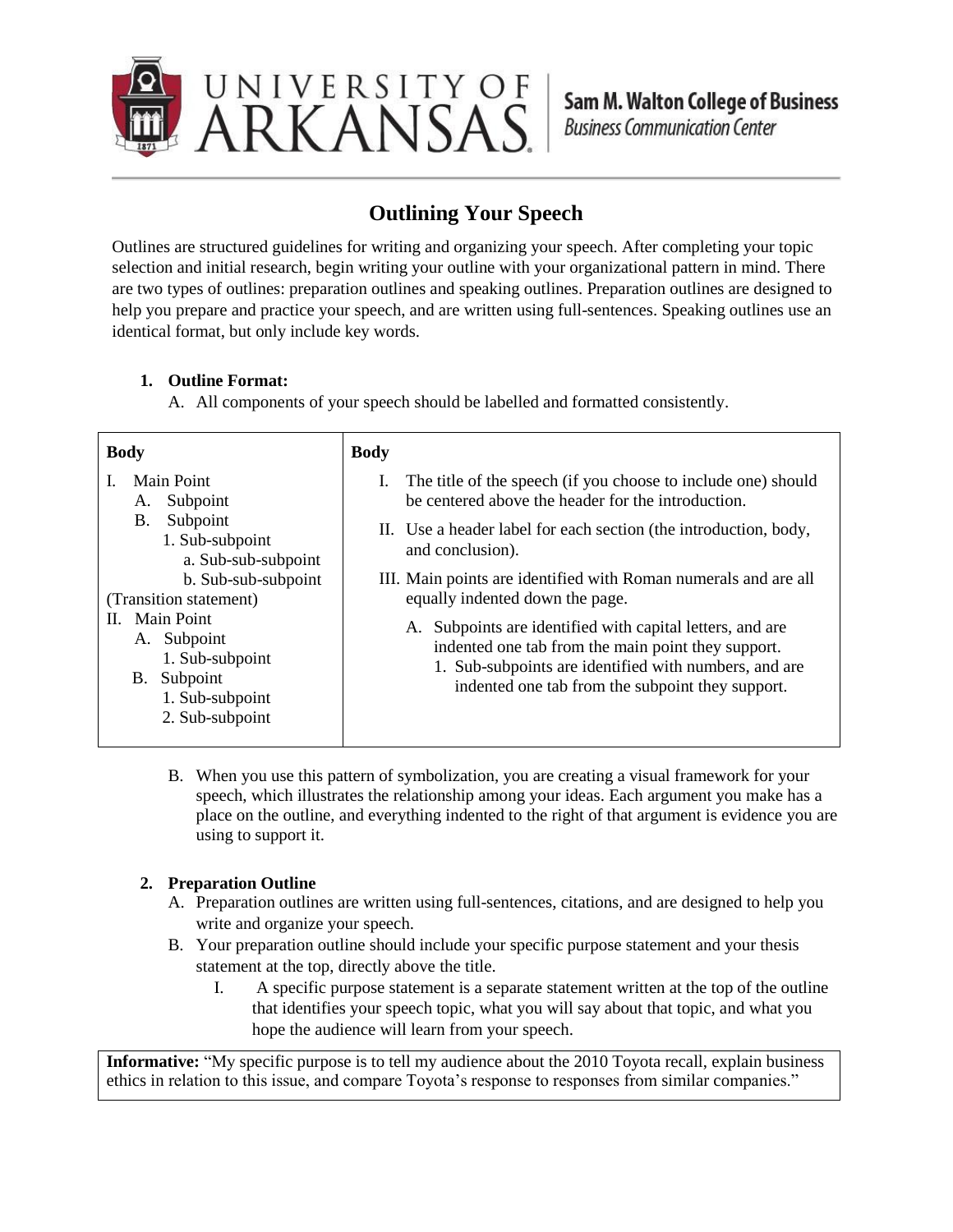

**Persuasive:** "After my speech, my audience will know the effects and importance of a staffing system on organizational development, and what actions they can take to reduce costs while increasing employee retention, production, and quality of work within their companies."

> II. Your thesis statement is a single statement that explicitly states the main argument, or goal of your speech, to your audience.

**Informative:** "Today, as a case study for understanding business ethics, I will tell you about Toyota's voluntary recall of several thousand vehicles in 2010, and how their response to the situation differed from previous vehicle manufacturers that faced similar problems."

**Persuasive:** "In this speech, I argue that staffing systems are vital to the success of organizational development because they increase employee retention, production, and quality of work, while also reducing overall costs to the company."

### **3. Speaking Outline**

- A. The speaking outline is written after the preparation outline, and follows the same format. Speaking outlines are used for practicing your speech.
- B. Speaking outlines use key words, instead of full-sentences, they do not include citations (intext or bibliography), and they do not include the specific purpose or thesis statement at the top. If you are using quotes, however, you should write them out completely for both outlines.
- C. After practicing your speech by reading from your preparation outline, should begin to practice your speech with the speaking outline. Because the speaking outline only contains key words, you should focus on delivering your speech extemporaneously (conversationally, without memorization).
- D. If you will be using notecards during your speech, you can write your notecards using your speaking outline. Make sure to number or bind your notecards so that they do not fall out of order.

A sample outline is included below.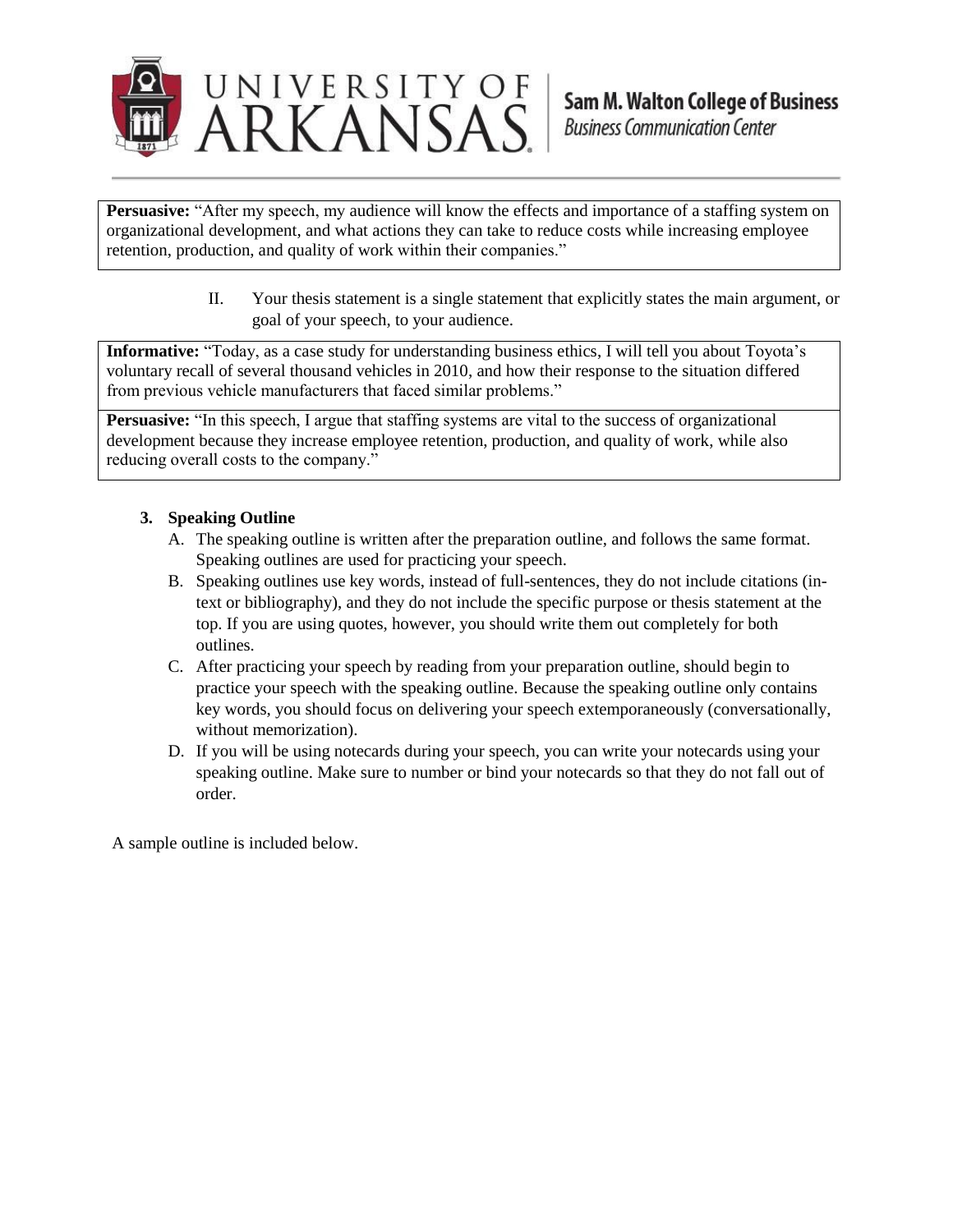

**Specific Purpose:** (Preparation outline only)

**Thesis Statement:** (Preparation outline only)

# **Title of Speech**

### **Introduction**

- I. Attention-getting device
- II. Thesis statement
- III. Credibility statement
- IV. Preview statement

(Transition statement)

### **Body**

- I. Main Point
	- A. Sub-point (relates, but is subordinate to main point)
		- 1. Sub-sub-point (relates, but is subordinate to sub-point A)
			- a. Sub-sub-sub point (relates, but is subordinate to sub-sub-point 1)
				- i. Sub-sub-sub-sub point (relates, but is subordinate to sub-sub-sub-point a)
		- 2. Sub-sub-point
			- a. Sub-sub-sub point
			- b. Sub-sub-sub point
	- B. Sub-point
		- 1. Sub-sub-point
		- 2. Sub-sub-point
			- a. Sub-sub-sub point
			- b. Sub-sub-sub point
				- i. Sub-sub-sub-sub point
- (Transition statement)
	- II. Main Point
		- A. Sub-point
		- B. Sub-point
			- 1. Sub-sub-point
				- a. Sub-sub-sub-point
			- 2. Sub-sub-point
				- a. Sub-sub-sub point
					- i. Sub-sub-sub-sub point
					- ii. Sub-sub-sub-sub point
				- b. Sub-sub-sub point
		- C. Sub-point
			- 1. Sub-sub-point
				- a. Sub-sub-sub point